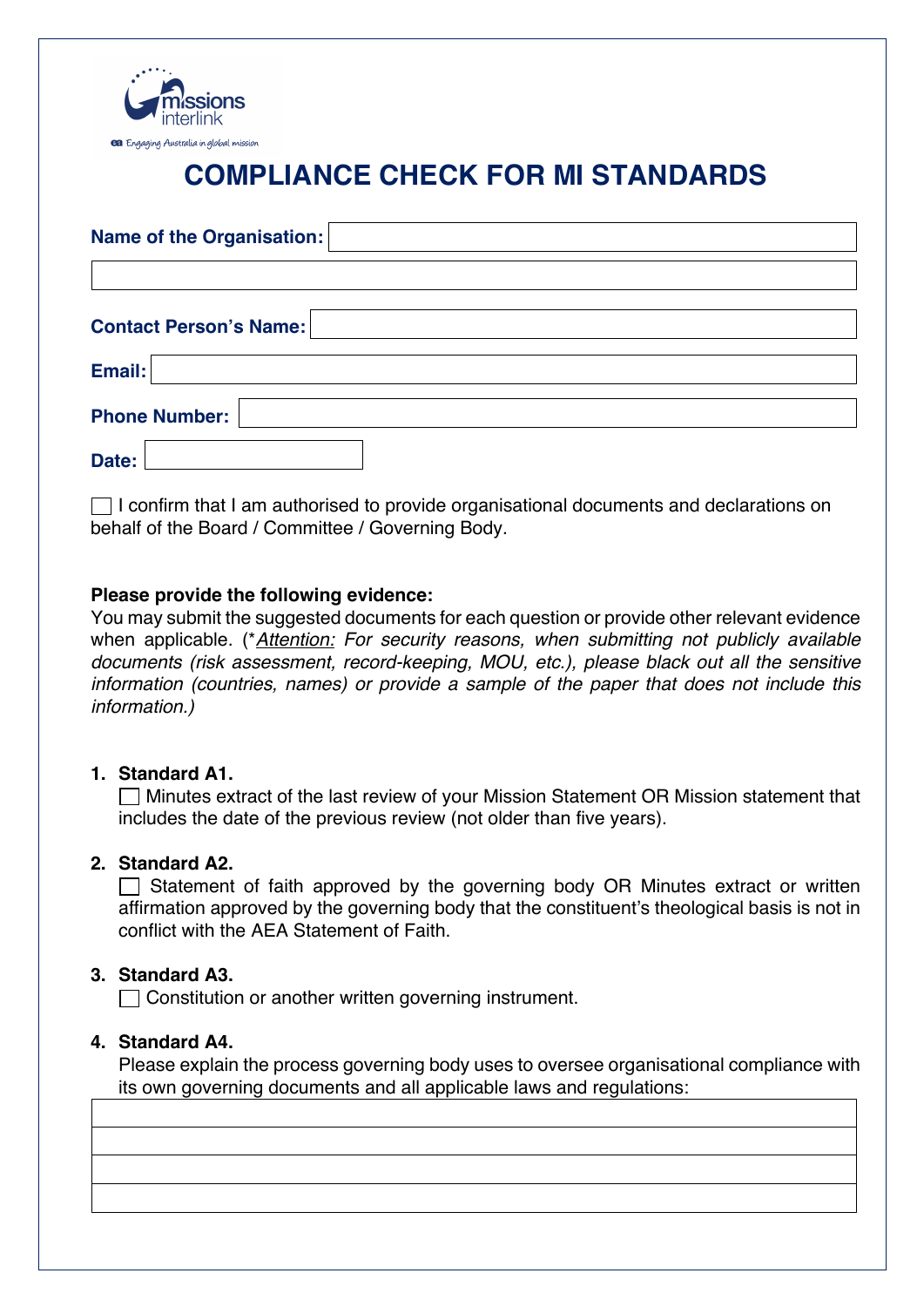

## **5. Standard A5.**

- (a) Evidence should include but not be limited to:
	- Board Policy;
	- □ Board Charter;
	- Compliance' Review Date (Minutes' extract);
	- Declaration of the current Board members form.

(b) Evidence should include but not be limited to:

 $\Box$  Record keeping system extract;

 $\Box$  Risk Register for overseas projects;

 $\Box$  Whistleblower Policy (if applicable, compulsory only for public companies, large proprietary companies, and corporate trustees of APRA-regulated superannuation);

- $\Box$  Protection of Vulnerable Individuals Policy;
- $\Box$  MOU with third parties overseas.

# **6. Standard A6.**

 $\Box$  Copy of your Annual Information Statement to the ACNC.

## **7. Standard A7**

(a) for Charities only.

 $\Box$  Written evidence of governing body's review of TCC status within last twelve months (could be an extract from Minutes).

(b) for NFP only.

 $\Box$  Written evidence of governing body's review of tax exempt status within last twelve months (could be an extract from Minutes).

**8. Standard A8.** Applicable to Members only. Provide all of the following:

 $\Box$  Risk Management Plan;

 $\Box$  Risk Policy:

Extract from Minutes showing the latest review of the Risk Management Register and Plan.

# **9. Standard A9.**

□ Conflict of interest Risk Register:

 $\Box$  Conflict of interest Policy for governing body, staff and volunteers.

## **10. Standard A10.** List of dates of governing body meetings for the last twelve months: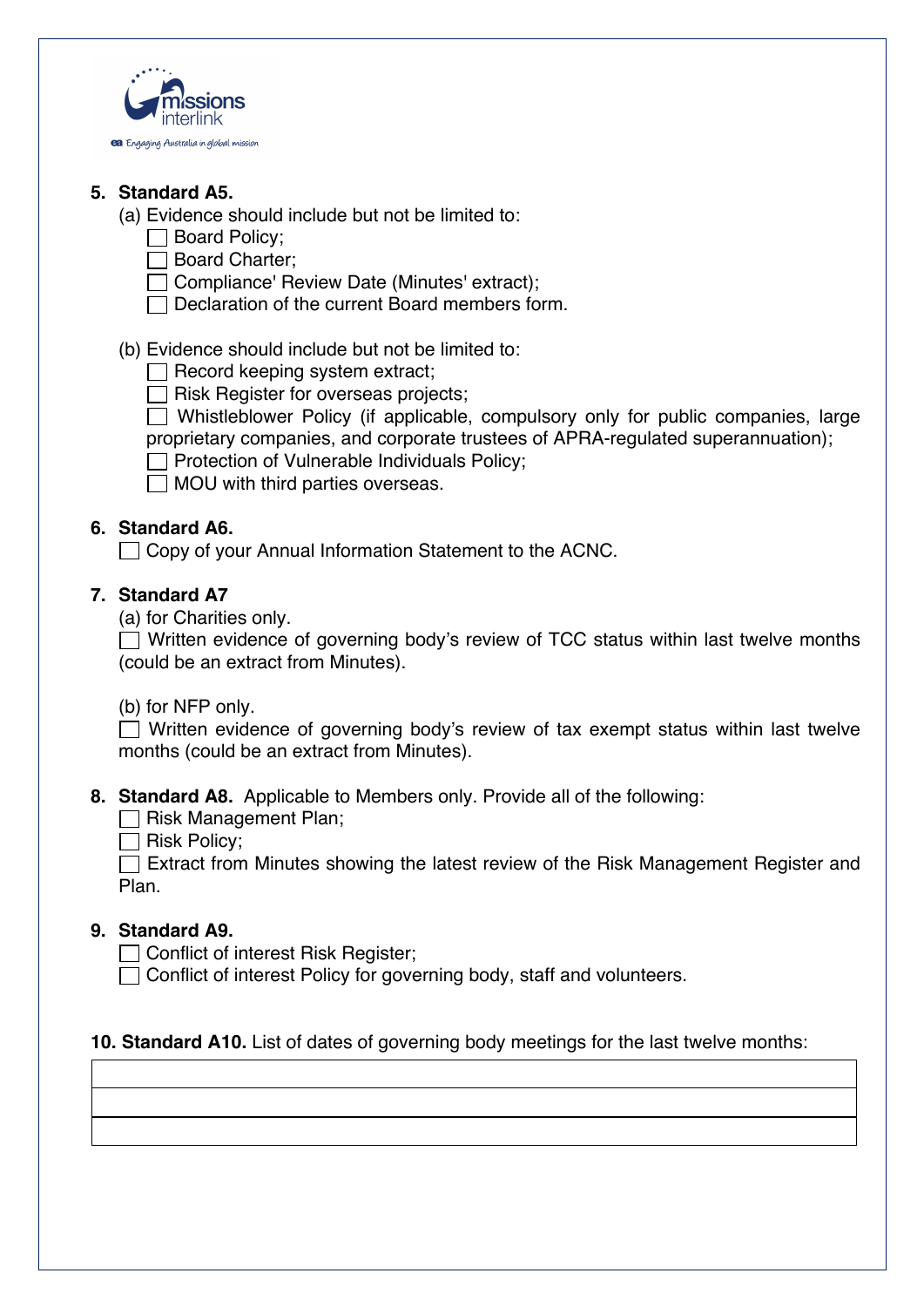

## **11.Standard A11.**

(a) List of directors (name, occupation and special responsibilities on the Board or governing body) or responsible person:

(b)  $\Box$  We declare that majority of the Directors are at arm's length to each other, to the most senior staff person and/or other management staff.

#### **12.Standard A12.**

- (a)  $\Box$  Risk register/Plan extract showing a plan in place to manage the risk of an overseas arm or parent body failing to comply with Standards that would normally apply in Australia.
- (b) Please provide the name of your international parent or affiliates and information demonstrating their good standing:

#### **13.Standard B1.**

 $\Box$  Most recent annual financial report and auditor's/reviewer's report.

#### **14.Standard B2.**

 $\Box$  Financial policies and procedures (addressing prompt banking of all funds received, proper budget planning, regular reviews of controls and procedures, and compliance with statutory and legal obligations; use of designated funds according to designated purposes; implementation of safeguards which prevent involvement in, or the appearance of cooperating in, schemes involving evasion of taxes) OR

 $\Box$  Declaration by the Treasure all of the above.

#### **15.Standard B3.**

- $(a)$  Extracts from Minutes showing the annual budget's approval date.
- (b) Please explain the process governing body uses to monitor performance in relation to the annual budget: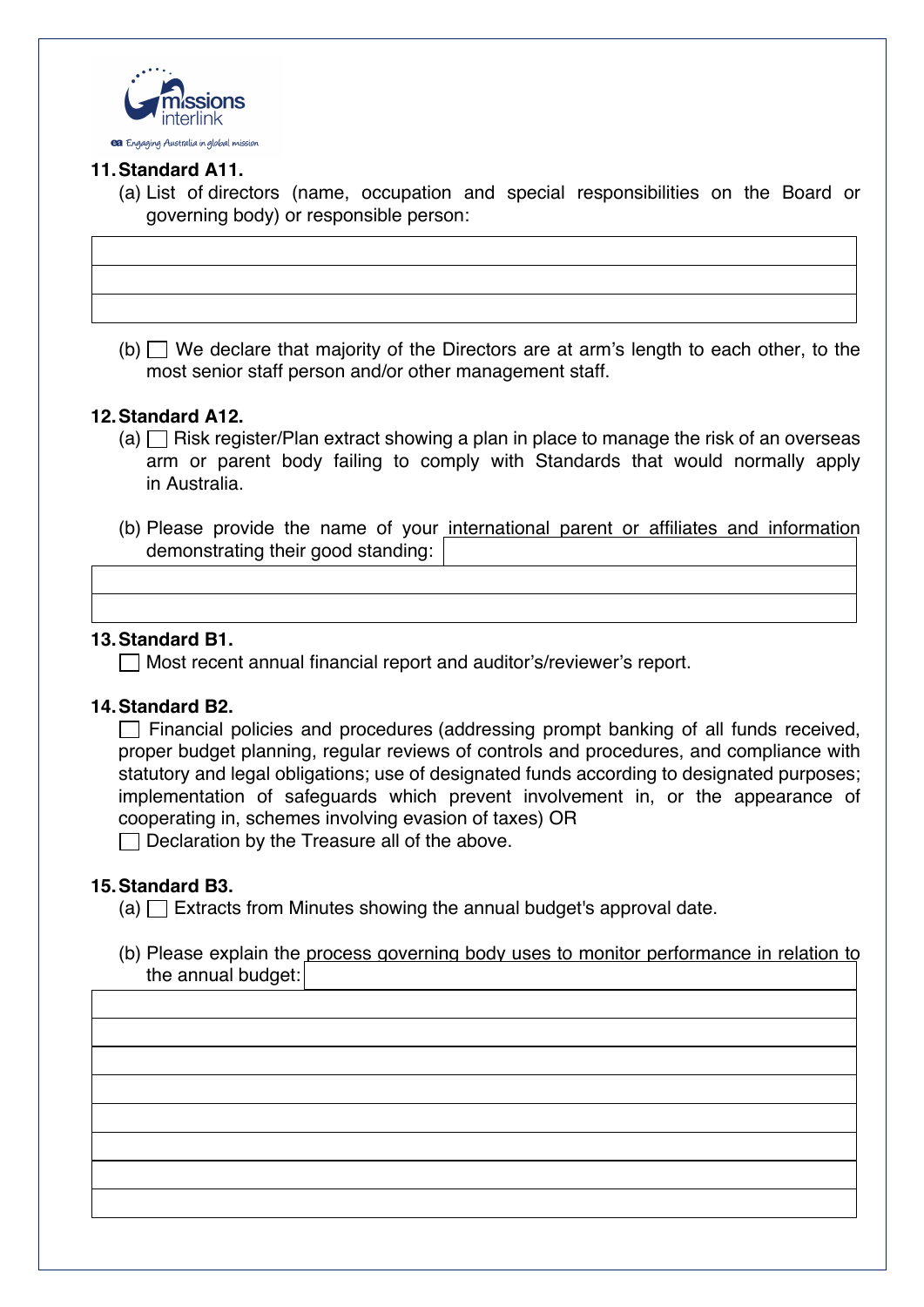

**16.Standard B4.** Please provide all of the following:

 $\Box$  Risk Assessment Tool for overseas projects and transfers;

 $\Box$  Fraud Prevention (you may submit Risk Management Policy that has Fraud Prevention Cause); Complaints handling Policy.

# **17.Standard C1, C2, C3, C4, C5.**

(a) Personnel Policy (or policies) and Procedures, addressing all of the following:

Personnel Recruitment;

 $\Box$  Duty of Care for all its personnel, in the fulfilment of the personnel's responsibilities; Personnel Development;

 $\Box$  Consideration to the guidance of the Holy Spirit, the counsel of the sending church, the motivation and giftedness of the worker, the availability of adequate supervision and care, and where applicable, the counsel of the receiving body in assigning personnel.

 $(b)$  Personnel Declaration Form addressing personnel awareness of policies and management systems relevant to their responsibilities, including job description, lines of authority, and financial and prayer support responsibilities OR  $\Box$  Induction Register.

## **18.Standard C6.**

 $\Box$  Pastoral and Member Care Policies or equivalent (you may skip this question if addressed in your Personnel Policy uploaded above).

## **19.Standard C7.**

Sexual Harassment & Bullying Policy and Procedure for Training Personnel or equivalent (you may skip this question if addressed in your Personnel Policy uploaded above)

## **20.Standard C8.**

 $\Box$  Safe Workplace Policy and Procedure for training personnel and procedure for training personnel or equivalent (you may skip this question if addressed in your Personnel Policy uploaded above)

## **21.Standard D1.**

 $\Box$  I declare that our organisation avoids making any presentation which may misrepresent or adversely reflect upon another constituent.

## **22.Standard D2.**

 $\Box$  I declare that that it seeks to resolve any conflict between itself and other constituents and organisations in ways that accord with Biblical principles.

**23. Standard D3, D4.** Evidence for compliance was provided in A5 and B4. OR you may choose to upload Dispute Resolution Policy and Procedures.

## **23.Standard E1.**

□ Current Financial information Statement.